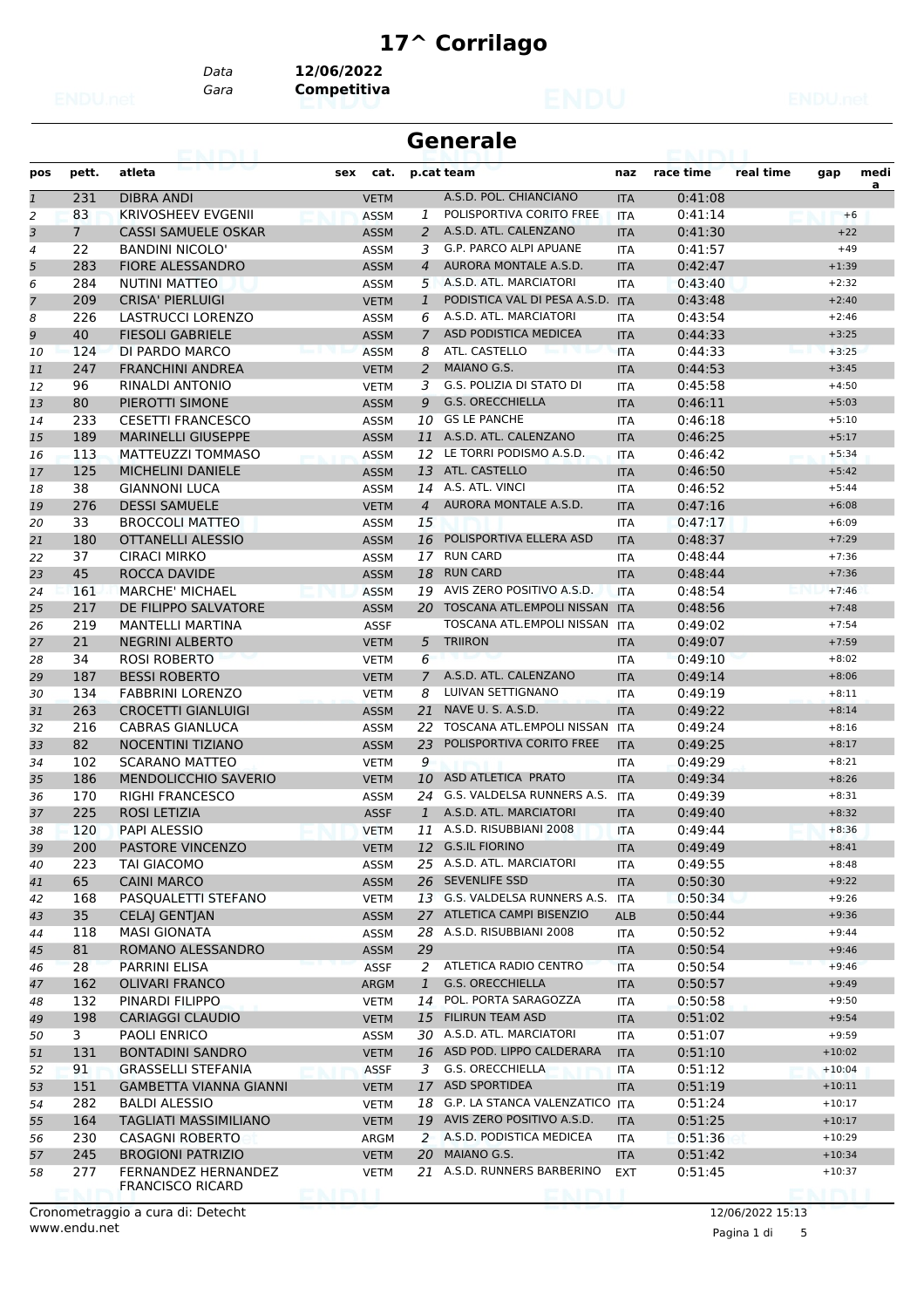| pos | pett.           | atleta                     | sex | cat.        |                | p.cat team                                         | naz        | race time | real time | gap      | medi<br>a |
|-----|-----------------|----------------------------|-----|-------------|----------------|----------------------------------------------------|------------|-----------|-----------|----------|-----------|
| 59  | 174             | LASCALA FRANCESCO          |     | <b>ASSM</b> | 31             | <b>NRT FIRENZE ASD</b>                             | <b>ITA</b> | 0:51:50   |           | $+10:42$ |           |
| 60  | 218             | LOMBARDO LUIGI             |     | <b>VETM</b> | 22             | TOSCANA ATL.EMPOLI NISSAN ITA                      |            | 0:51:53   |           | $+10:45$ |           |
| 61  | 158             | <b>ROSSI FRANCESCO</b>     |     | <b>ASSM</b> |                | 32 AVIS ZERO POSITIVO A.S.D.                       | <b>ITA</b> | 0:52:06   |           | $+10:58$ |           |
| 62  | 171             | <b>RONDINI SIMONE</b>      |     | <b>VETM</b> |                | 23 G.S. VALDELSA RUNNERS A.S.                      | <b>ITA</b> | 0:52:14   |           | $+11:06$ |           |
| 63  | 154             | <b>CIAMPI FRANCESCO</b>    |     | <b>ASSM</b> | 33             | IL PONTE SCANDICCI A.S.D.<br>0:52:16<br><b>ITA</b> |            |           | $+11:08$  |          |           |
| 64  | 43              | BETTAZZI TOMMASO           |     | <b>ASSM</b> |                | 34 RUN CARD                                        | <b>ITA</b> | 0:52:39   |           | $+11:31$ |           |
| 65  | 252             | PAOLOTTI SIMONE            |     | <b>ASSM</b> | 35             | <b>CLUB AUSONIA ASD</b>                            | <b>ITA</b> | 0:52:39   |           | $+11:31$ |           |
| 66  | 10 <sup>°</sup> | <b>ANDREINI VANNI</b>      |     | <b>VETM</b> | 24             | <b>CRAL NUOVO PIGNONE</b>                          | <b>ITA</b> | 0:52:41   |           | $+11:33$ |           |
| 67  | 149             | <b>IANNONE LEOPOLDO</b>    |     | <b>ASSM</b> |                | 36 PODISTICA EMPOLESE 1986                         | <b>ITA</b> | 0:52:45   |           | $+11:37$ |           |
| 68  | 239             | <b>SESTINI DANIELA</b>     |     | <b>VETF</b> | 1              | <b>GS LE PANCHE</b>                                | <b>ITA</b> | 0:52:45   |           | $+11:37$ |           |
| 69  | 46              | <b>LOGLI ANDREA</b>        |     | <b>ASSM</b> | 37             | PODISTICA AGLIANESE 1980                           | <b>ITA</b> | 0:52:53   |           | $+11:45$ |           |
| 70  | 222             | <b>LASCIALFARI LUCA</b>    |     | <b>ASSM</b> |                | 38 A.S.D. ATL. MARCIATORI                          | <b>ITA</b> | 0:53:02   |           | $+11:54$ |           |
| 71  | 61              | <b>ROBICCI LUCA</b>        |     | <b>VETM</b> | 25             | <b>GRUPPO PODISTI RESCO 1909</b>                   | <b>ITA</b> | 0:53:06   |           | $+11:58$ |           |
| 72  | 181             | SASSETTI ROBERTO           |     | <b>VETM</b> | 26             | POLISPORTIVA ELLERA ASD                            | <b>ITA</b> | 0:53:12   |           | $+12:04$ |           |
| 73  | 55              | <b>LUCHERINI GABRIELE</b>  |     | <b>ARGM</b> | 3              | <b>ARTEMISIA APD</b>                               | <b>ITA</b> | 0:53:18   |           | $+12:10$ |           |
| 74  | 204             | <b>VISANI ALBERTO</b>      |     | <b>ASSM</b> |                | 39 G.S.IL FIORINO                                  | <b>ITA</b> | 0:53:19   |           | $+12:11$ |           |
| 75  | 133             | <b>SENISE BIAGIO</b>       |     | <b>ARGM</b> | $\overline{4}$ | ATTRAVERSO RUNNING ASD                             | <b>ITA</b> | 0:53:22   |           | $+12:14$ |           |
| 76  | 63              | <b>BARCAIOLI ELEONORA</b>  |     | <b>ASSF</b> | $\overline{4}$ | ATL, CASTELLO                                      | <b>ITA</b> | 0:53:24   |           | $+12:16$ |           |
| 77  | 159             | <b>RUFFO ALBERTO</b>       |     | <b>ASSM</b> | 40             | AVIS ZERO POSITIVO A.S.D.                          | <b>ITA</b> | 0:53:27   |           | $+12:19$ |           |
| 78  | 54              | STEFANINI ILARIA           |     | <b>ASSF</b> | 5              | <b>CLUB SPORTIVO FIRENZE</b>                       | <b>ITA</b> | 0:53:30   |           | $+12:22$ |           |
| 79  | 242             | <b>GERI LORENZO</b>        |     | <b>ASSM</b> | 41             | MAIANO G.S.                                        | <b>ITA</b> | 0:53:34   |           | $+12:26$ |           |
| 80  | 16              | <b>MATTONAI GIOVANNI</b>   |     | <b>VETM</b> | 27             | LUIVAN SETTIGNANO                                  | <b>ITA</b> | 0:53:37   |           | $+12:29$ |           |
|     |                 | <b>GUALBERTO</b>           |     |             |                |                                                    |            |           |           |          |           |
| 81  | 70              | <b>PAOLETTI ALESSIO</b>    |     | <b>ASSM</b> | 42             | <b>TOSCANA ATLETICA FUTURA</b>                     | <b>ITA</b> | 0:53:42   |           | $+12:34$ |           |
| 82  | 44              | <b>VANNUCCI RICCARDO</b>   |     | <b>ASSM</b> | 43             | PODISTICA AGLIANESE 1980                           | <b>ITA</b> | 0:53:43   |           | $+12:35$ |           |
| 83  | 148             | <b>PARRI ENRICO</b>        |     | <b>VETM</b> | 28             | LUIVAN SETTIGNANO                                  | <b>ITA</b> | 0:53:47   |           | $+12:39$ |           |
| 84  | 97              | <b>BRASCHI CLAUDIO</b>     |     | <b>VETM</b> | 29             |                                                    | <b>ITA</b> | 0:53:50   |           | $+12:42$ |           |
| 85  | 157             | <b>MORANDI ANDREA</b>      |     | <b>ASSM</b> |                | 44 AVIS ZERO POSITIVO A.S.D.                       | <b>ITA</b> | 0:53:51   |           | $+12:43$ |           |
| 86  | 244             | PIERAZZUOLI MARCO          |     | <b>ASSM</b> | 45             | MAIANO G.S.                                        | <b>ITA</b> | 0:54:02   |           | $+12:54$ |           |
| 87  | 48              | <b>MALENTACCHI ALESSIO</b> |     | <b>ASSM</b> | 46             | PODISTICA AGLIANESE                                | <b>ITA</b> | 0:54:04   |           | $+12:56$ |           |
| 88  | 202             | <b>ROSAI FRANCESCO</b>     |     | <b>VETM</b> |                | 30 G.S.IL FIORINO                                  | <b>ITA</b> | 0:54:12   |           | $+13:04$ |           |
| 89  | 30              | <b>MONCELLI MATTEO</b>     |     | <b>VETM</b> | 31             | <b>ARTEMISIA APD</b>                               | <b>ITA</b> | 0:54:25   |           | $+13:17$ |           |
| 90  | 88              | <b>MAGRI NICOLA</b>        |     | <b>ASSM</b> | 47             | <b>RUN CARD</b>                                    | <b>ITA</b> | 0:54:30   |           | $+13:23$ |           |
| 91  | 128             | RINGRESSI ROSSANO          |     | <b>VETM</b> | 32             | DICOMANO POL. "ASS.                                | <b>ITA</b> | 0:54:43   |           | $+13:35$ |           |
| 92  | 85              | <b>FILARDI BIAGIO</b>      |     | <b>ASSM</b> |                | 48 GS ATL. SIGNA                                   | <b>ITA</b> | 0:54:58   |           | $+13:50$ |           |
| 93  | 214             | <b>MAZZEI ALESSANDRO</b>   |     | <b>ARGM</b> | 5              | PODISTICA VAL DI PESA A.S.D.                       | <b>ITA</b> | 0:55:00   |           | $+13:53$ |           |
| 94  | 163             | <b>SCARDIGLI FILIPPO</b>   |     | <b>ASSM</b> | 49             | AVIS ZERO POSITIVO A.S.D.                          | <b>ITA</b> | 0:55:03   |           | $+13:55$ |           |
| 95  | 47              | PALUMMIERI PATRIZIO        |     | <b>VETM</b> |                | 33 A.S.C.D. SILVANO FEDI                           | <b>ITA</b> | 0:55:11   |           | $+14:04$ |           |
| 96  | 58              | <b>MARINO EDDY</b>         |     | <b>ASSM</b> |                | 50 ATLETICA CAMPI BISENZIO                         | <b>ITA</b> | 0:55:19   |           | $+14:11$ |           |
| 97  | 4               | <b>BEN MOUSSA MOHAMED</b>  |     | <b>VETM</b> |                | 34 MAIANO G.S.                                     | <b>ITA</b> | 0:55:27   |           | $+14:19$ |           |
| 98  | 160             | <b>GABBRIELLI MIRCO</b>    |     | ASSM        |                | 51 AVIS ZERO POSITIVO A.S.D.                       | ITA        | 0:55:30   |           | $+14:22$ |           |
| 99  | 5               | <b>NURISSO FEDERICA</b>    |     | <b>ASSF</b> | 6              | TORINO ROAD RUNNERS A.S.                           | <b>ITA</b> | 0:55:32   |           | $+14:24$ |           |
| 100 | 201             | PEDRONI EMANUELA           |     | <b>VETF</b> | 2              | G.S.IL FIORINO                                     | ITA.       | 0:55:35   |           | $+14:28$ |           |
| 101 | 237             | <b>MANETTI ISABELLA</b>    |     | <b>VETF</b> | 3              | <b>GS LE PANCHE</b>                                | <b>ITA</b> | 0:55:40   |           | $+14:32$ |           |
| 102 | 234             | <b>FALCI MANUEL</b>        |     | VETM        |                | 35 GS LE PANCHE                                    | ITA        | 0:55:41   |           | $+14:33$ |           |
| 103 | 107             | PIETRINI FRANCO            |     | ARGM        | 6              |                                                    | <b>ITA</b> | 0:55:54   |           | $+14:46$ |           |
| 104 | 79              | <b>COPPINI DANIELE</b>     |     | ASSM        |                | 52 RUN CARD                                        | ITA        | 0:55:58   |           | $+14:50$ |           |
| 105 | 60              | <b>BENCINI LUCA</b>        |     | <b>ASSM</b> | 53             |                                                    | <b>ITA</b> | 0:55:59   |           | $+14:51$ |           |
| 106 | 203             | <b>SASSI ANTONELLA</b>     |     | ARGF        | 1              | <b>G.S.IL FIORINO</b>                              | ITA.       | 0:56:01   |           | $+14:54$ |           |
| 107 | 150             | <b>MARONGIU NORA</b>       |     | <b>ASSF</b> | $7^{\circ}$    | ATLETICA MONTECATINI                               | <b>ITA</b> | 0:56:05   |           | $+14:57$ |           |
| 108 | 167             | <b>BARBACCIA ARTURO</b>    |     | <b>VETM</b> |                | 36 G.S. VALDELSA RUNNERS A.S.                      | <b>ITA</b> | 0:56:05   |           | $+14:57$ |           |
| 109 | 249             | <b>MORBIDELLI OSCAR</b>    |     | ARGM        | $7^{\circ}$    | MAIANO G.S.                                        | <b>ITA</b> | 0:56:10   |           | $+15:02$ |           |
| 110 | 212             | MACALUSO BARTOLO           |     | <b>VETM</b> |                | 37 PODISTICA VAL DI PESA A.S.D. ITA                |            | 0:56:18   |           | $+15:10$ |           |
| 111 | 86              | LOMBARDI ROBERTO           |     | <b>VETM</b> | 38             | GS ATL. SIGNA                                      | <b>ITA</b> | 0:56:20   |           | $+15:12$ |           |
| 112 | 182             | SOTTANI GABRIELE           |     | VETM        | 39             |                                                    | ITA.       | 0:56:21   |           | $+15:13$ |           |
| 113 | 145             | ALESSANDRO CARMELO         |     | <b>ASSM</b> |                | 54 OLIMPIA TEAM RUNNING                            | <b>ITA</b> | 0:56:24   |           | $+15:16$ |           |
| 114 | 196             | <b>BAMBI CATERINA</b>      |     | <b>ASSF</b> | 8              | G.S.DILETTANTISTICO RUN                            | ITA        | 0:56:31   |           | $+15:23$ |           |
| 115 | 64              | CHELLINI MARIA LAURA       |     | <b>ASSF</b> | 9              | <b>MORELLO RUNNERS</b>                             | <b>ITA</b> | 0:56:33   |           | $+15:25$ |           |
| 116 | 236             | <b>GHINASSI GRAZIANO</b>   |     | ARGM        | 8              | <b>GS LE PANCHE</b>                                | ITA        | 0:56:34   |           | $+15:26$ |           |
| 117 | 19              | <b>COLLOREDO LEONARDO</b>  |     | <b>ASSM</b> | 55             | <b>RUN CARD</b>                                    | <b>ITA</b> | 0:56:56   |           | $+15:48$ |           |
| 118 | 14              | <b>COSENTINO GIUSEPPE</b>  |     | ASSM        |                | 56 RUN CARD                                        | ITA.       | 0:56:57   |           | $+15:49$ |           |
| 119 | 195             | <b>GAMBERI BERNARDO</b>    |     | <b>ASSM</b> |                | 57 A.S.D. ATL. MARCIATORI                          | <b>ITA</b> | 0:57:00   |           | $+15:52$ |           |
| 120 | 126             | <b>VANNINI FEDERICA</b>    |     | ASSF        |                | 10 ATL. CASTELLO                                   | ITA        | 0:57:01   |           | $+15:53$ |           |
| 121 | 147             | <b>FERRI MIRCO</b>         |     | <b>VETM</b> |                | 40 POLISPORTIVA VENTURINA                          | <b>ITA</b> | 0:57:06   |           | $+15:58$ |           |
|     |                 |                            |     |             |                |                                                    |            |           |           |          |           |

Pagina 2 di 5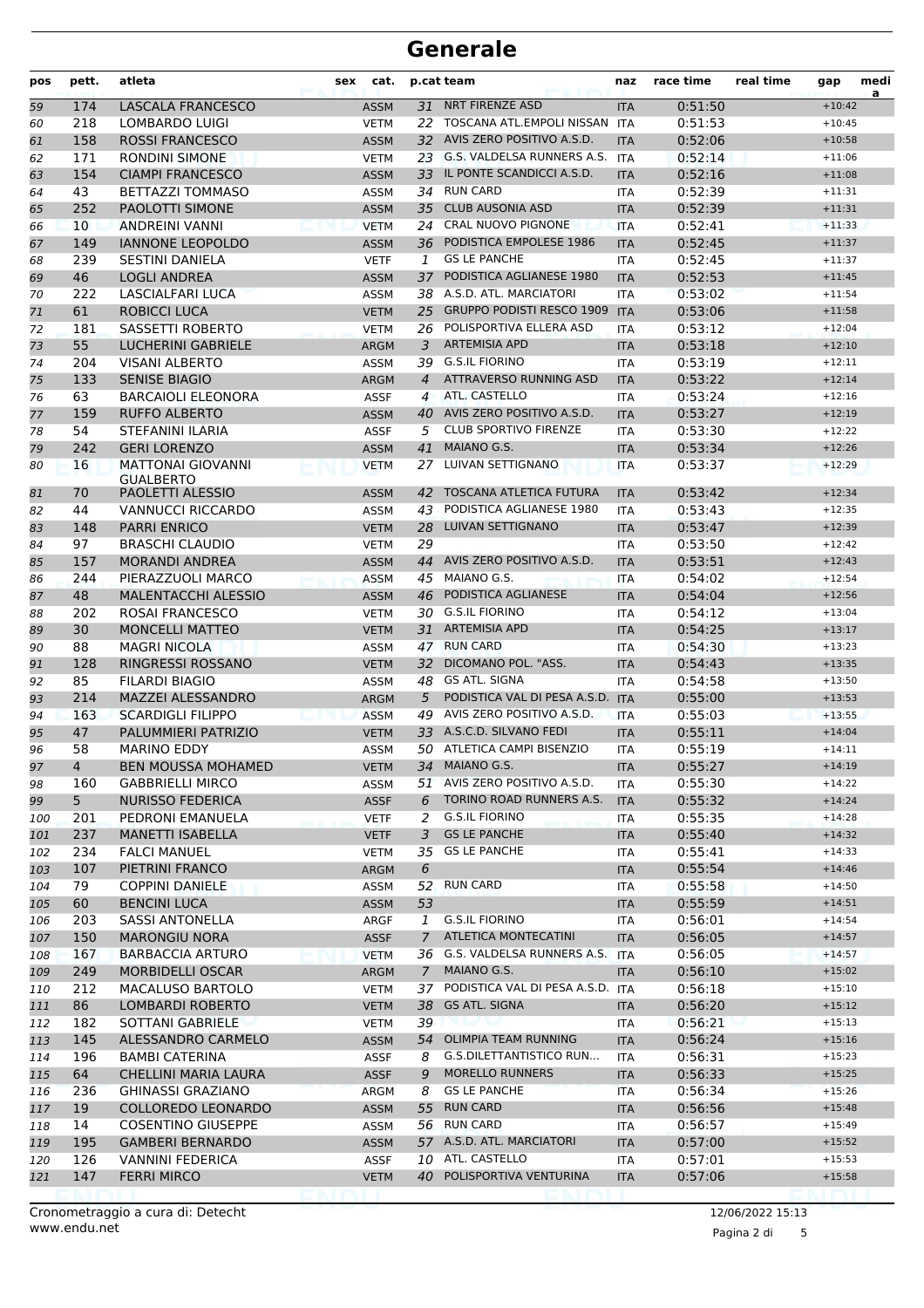| pos | pett.          | atleta                      | cat.<br>sex |                | p.cat team<br>naz                 |            | race time | real time | gap      | medi<br>a |
|-----|----------------|-----------------------------|-------------|----------------|-----------------------------------|------------|-----------|-----------|----------|-----------|
| 122 | 177            | <b>GAROFALO PAOLO</b>       | <b>VETM</b> | 41             | POLISPORTIVA ELLERA ASD           | <b>ITA</b> | 0:57:09   |           | $+16:01$ |           |
| 123 | 183            | SIENI RENZO                 | <b>OROM</b> | 1              | POLISPORTIVA ELLERA ASD           | <b>ITA</b> | 0:57:09   |           | $+16:01$ |           |
| 124 | 173            | <b>TAFANI SANDRO</b>        | <b>VETM</b> | 42             |                                   | <b>ITA</b> | 0:57:11   |           | $+16:03$ |           |
| 125 | 274            | CAPPELLETTI RICCARDO        | ASSM        | 58             | <b>RUN CARD</b>                   | <b>ITA</b> | 0:57:18   |           | $+16:10$ |           |
| 126 | 123            | <b>STORAI LAURA</b>         | <b>VETF</b> | $\overline{4}$ | A.S.D. RISUBBIANI 2008            | <b>ITA</b> | 0:57:24   |           | $+16:16$ |           |
| 127 | 235            | FORTEZZA IVAN               | <b>VETM</b> | 43             | <b>GS LE PANCHE</b>               | <b>ITA</b> | 0:57:41   |           | $+16:33$ |           |
| 128 | 36             | <b>BAGIARDI FILIPPO</b>     | <b>VETM</b> | 44             |                                   | <b>ITA</b> | 0:57:44   |           | $+16:37$ |           |
| 129 | 220            | <b>EMANUELE VINCENZO</b>    | <b>ASSM</b> |                | 59 A.S.D. ATL. MARCIATORI         | <b>ITA</b> | 0:57:44   |           | $+16:37$ |           |
| 130 | 72             | <b>BORCHI GABRIELE</b>      | <b>ASSM</b> | 60             | <b>RUN CARD</b>                   | <b>ITA</b> | 0:57:54   |           | $+16:46$ |           |
| 131 | 246            | SALVADORI ALESSIO           | <b>VETM</b> | 45             | MAIANO G.S.                       | <b>ITA</b> | 0:58:01   |           | $+16:53$ |           |
| 132 | 92             | <b>NOCERA EMILIO</b>        | <b>ASSM</b> | 61             | MEZZANA LE LUMACHE A.S.D. ITA     |            | 0:58:06   |           | $+16:58$ |           |
| 133 | 87             | SILVESTRI DAVIDE            | <b>ASSM</b> | 62             | <b>GS ATL. SIGNA</b>              | <b>ITA</b> | 0:58:19   |           | $+17:11$ |           |
| 134 | 228            | <b>BAI MARCO</b>            | <b>VETM</b> | 46             | A.S.D. ATL. MARCIATORI            | <b>ITA</b> | 0:58:30   |           | $+17:22$ |           |
| 135 | 185            | <b>RAGIONIERI CESARE</b>    | <b>ASSM</b> | 63             |                                   | <b>ITA</b> | 0:58:36   |           | $+17:28$ |           |
| 136 | 143            | DEL BRAVO COSTANZA          | <b>ASSF</b> |                | 11 ATL. CASTELLO                  | <b>ITA</b> | 0:58:40   |           | $+17:32$ |           |
| 137 | 89             | <b>FORTE MARCO</b>          | <b>VETM</b> | 47             | S.S.D.S. MENS SANA 1871           | <b>ITA</b> | 0:58:43   |           | $+17:35$ |           |
| 138 | 49             | <b>FABBRI ALESSANDRO</b>    | <b>VETM</b> | 48             |                                   | <b>ITA</b> | 0:58:54   |           | $+17:46$ |           |
| 139 | 98             | LIBERTI LAURA               | <b>VETF</b> | 5              |                                   | <b>ITA</b> | 0:58:58   |           | $+17:50$ |           |
| 140 | 155            | <b>COLANTUONO DEBORA</b>    | <b>ASSF</b> | 12             | IL PONTE SCANDICCI A.S.D.         | <b>ITA</b> | 0:59:02   |           | $+17:54$ |           |
| 141 | 169            | PIACENTINI EMILIO           | <b>ASSM</b> | 64             |                                   | <b>ITA</b> | 0:59:07   |           | $+17:59$ |           |
| 142 | 17             | <b>COSSERI DAVID</b>        | <b>ASSM</b> |                | 65 A.S.D. RUNNERS BARBERINO       | <b>ITA</b> | 0:59:17   |           | $+18:09$ |           |
| 143 | 153            | CHITI PAOLO                 | <b>VETM</b> | 49             | <b>TRIIRON</b>                    | <b>ITA</b> | 0:59:19   |           | $+18:11$ |           |
| 144 | 191            | <b>SARTI MARCO</b>          | <b>VETM</b> |                | 50 A.S.D. ATL. CALENZANO          | <b>ITA</b> | 0:59:23   |           | $+18:16$ |           |
| 145 | 278            | <b>GUIDOTTI RAUL</b>        | <b>VETM</b> |                | 51 A.S.D. ATL. CALENZANO          | <b>ITA</b> | 0:59:24   |           | $+18:16$ |           |
| 146 | 192            | <b>BALESTRINI LORENZO</b>   | <b>ARGM</b> | 9              |                                   | <b>ITA</b> | 0:59:30   |           | $+18:23$ |           |
| 147 | 9              | <b>CECCARELLI LUCA</b>      | ASSM        |                | 66 POL. RODOLFO BOSCHI            | <b>ITA</b> | 0:59:31   |           | $+18:23$ |           |
| 148 | 165            | <b>COLLIGIANI LINDA</b>     | <b>VETF</b> | 6              | AVIS ZERO POSITIVO A.S.D.         | <b>ITA</b> | 0:59:39   |           | $+18:31$ |           |
| 149 | 166            | <b>MANNINI CLAUDIO</b>      | ASSM        | 67             | AVIS ZERO POSITIVO A.S.D.         | ITA        | 0:59:39   |           | $+18:32$ |           |
| 150 | 121            | <b>MILANI IGOR</b>          | <b>VETM</b> |                | 52 A.S.D. RISUBBIANI 2008         | <b>ITA</b> | 0:59:42   |           | $+18:35$ |           |
| 151 | 285            | <b>TANINI NICOLA</b>        | <b>VETM</b> |                | 53 A.S.D. ATL. CALENZANO          | <b>ITA</b> | 0:59:47   |           | $+18:39$ |           |
| 152 | 221            | <b>MOSCONI ELIA</b>         | <b>ASSM</b> |                | 68 A.S.D. ATL. MARCIATORI         | <b>ITA</b> | 0:59:55   |           | $+18:47$ |           |
| 153 | 57             | <b>MEGALE LUCIANO</b>       | ARGM        |                | 10 AS.SPORT.DIL.ATLETICA          | <b>ITA</b> | 1:00:01   |           | $+18:53$ |           |
| 154 | 93             | <b>NOCERA ANTONIO</b>       | <b>ASSM</b> | 69             | MEZZANA LE LUMACHE A.S.D. ITA     |            | 1:00:05   |           | $+18:57$ |           |
| 155 | 100            | <b>TERCHI BARBARA</b>       | <b>VETF</b> | 7              | ASSI GIGLIO ROSSO FIRENZE         | <b>ITA</b> | 1:00:25   |           | $+19:17$ |           |
| 156 | 103            | <b>SALVINI MIRCO</b>        | <b>VETM</b> | 54             | ASSI GIGLIO ROSSO FIRENZE         | <b>ITA</b> | 1:00:25   |           | $+19:17$ |           |
| 157 | 262            | <b>CARMAGNINI RAFFAELE</b>  | <b>VETM</b> | 55             | <b>NEW MTBIKE</b>                 | <b>ITA</b> | 1:00:40   |           | $+19:32$ |           |
| 158 | 24             | <b>FIORETTO LUIGI</b>       | <b>VETM</b> | 56             | UNIONE POLISPORTIVA               | <b>ITA</b> | 1:00:58   |           | $+19:50$ |           |
| 159 | 1              | <b>BARTOLI ALBERTO</b>      | ASSM        | 70             | <b>CLUB AUSONIA ASD</b>           | <b>ITA</b> | 1:01:46   |           | $+20:38$ |           |
| 160 | 136            | <b>ORLANDINI CAROLINA</b>   | <b>ASSF</b> | 13             |                                   | <b>ITA</b> | 1:01:47   |           | $+20:39$ |           |
| 161 | 194            | <b>BINI FABRIZIO</b>        | <b>VETM</b> |                | 57 GRUPPO PODISTI RESCO 1909 ITA  |            | 1:01:57   |           | $+20:49$ |           |
| 162 | 215            | <b>SCORTICHINI AGOSTINO</b> | ARGM        | 11             | PODISTICA VAL DI PESA A.S.D. ITA  |            | 1:02:03   |           | $+20:55$ |           |
| 163 | 224            | <b>NARDI FILIPPO</b>        | <b>VETM</b> |                | 58 A.S.D. ATL. MARCIATORI         | ITA        | 1:02:26   |           | $+21:18$ |           |
| 164 | 78             | DE CESARIS FRANCESCO        | <b>ASSM</b> | 71             | <b>RUN CARD</b>                   | <b>ITA</b> | 1:02:27   |           | $+21:19$ |           |
| 165 | 172            | <b>CARINI SERGIO</b>        | <b>VETM</b> |                | 59 OLTRARNO POLISPORTIVA A.S. ITA |            | 1:02:36   |           | $+21:28$ |           |
| 166 | $\overline{2}$ | PARRINI BERNARDO            | <b>VETM</b> | 60             | <b>G.S.IL FIORINO</b>             | <b>ITA</b> | 1:02:42   |           | $+21:34$ |           |
| 167 | 84             | DI GIOIA NICOLA             | <b>OROM</b> | 2              | GS ATL. SIGNA                     | <b>ITA</b> | 1:02:50   |           | $+21:42$ |           |
| 168 | 238            | PASETTO ROBERTO             | ARGM        | 12             | <b>GS LE PANCHE</b>               | <b>ITA</b> | 1:02:52   |           | $+21:44$ |           |
| 169 | 210            | DI LORENZO ANTONIO          | <b>VETM</b> | 61             | PODISTICA VAL DI PESA A.S.D.      | <b>ITA</b> | 1:02:55   |           | $+21:47$ |           |
| 170 | 52             | <b>CERINO SIMONE</b>        | <b>ASSM</b> | 72             | ATLETICA CAMPI BISENZIO           | <b>ITA</b> | 1:02:58   |           | $+21:51$ |           |
| 171 | 67             | <b>RICCIARDI LUIGI</b>      | <b>VETM</b> | 62             |                                   | <b>ITA</b> | 1:02:58   |           | $+21:51$ |           |
| 172 | 18             | <b>BONADONNA MAURIZIO</b>   | <b>ASSM</b> | 73             |                                   | <b>ITA</b> | 1:03:01   |           | $+21:53$ |           |
| 173 | 199            | DI RONZA MICHELE            | <b>VETM</b> | 63             | <b>G.S.IL FIORINO</b>             | <b>ITA</b> | 1:03:05   |           | $+21:57$ |           |
| 174 | 101            | SICURANZA SILVIA            | ARGF        | 2              | ASSI GIGLIO ROSSO FIRENZE         | <b>ITA</b> | 1:03:20   |           | $+22:12$ |           |
| 175 | 15             | LUCHI LEONARDO              | ASSM        | 74             | <b>RUN CARD</b>                   | ITA        | 1:03:22   |           | $+22:14$ |           |
| 176 | 127            | PEZZATINI FRANCO            | ARGM        | 13             | DICOMANO POL. "ASS.               | <b>ITA</b> | 1:03:25   |           | $+22:17$ |           |
| 177 | 129            | GIUSTI RICCARDO             | <b>VETM</b> | 64             | DICOMANO POL. "ASS.               | ITA        | 1:03:26   |           | $+22:18$ |           |
| 178 | 266            | PASSERI STEFANO             | <b>ARGM</b> | 14             | NAVE U. S. A.S.D.                 | <b>ITA</b> | 1:03:28   |           | $+22:20$ |           |
| 179 | 193            | RANFAGNI GRAZIA             | <b>VETF</b> | 8              |                                   | ITA        | 1:03:28   |           | $+22:21$ |           |
| 180 | 254            | <b>BERTI DAVID</b>          | <b>VETM</b> | 65             | <b>CLUB AUSONIA ASD</b>           | <b>ITA</b> | 1:03:30   |           | $+22:22$ |           |
| 181 | 258            | TIBERIO FRANCO              | ARGM        |                | 15 CLUB AUSONIA ASD               | ITA        | 1:03:31   |           | $+22:23$ |           |
| 182 | 137            | <b>ORLANDI SIMONE</b>       | <b>VETM</b> | 66             |                                   | <b>ITA</b> | 1:03:34   |           | $+22:26$ |           |
| 183 | 253            | <b>SERAFINI DIEGO</b>       | ASSM        |                | 75 CLUB AUSONIA ASD               | ITA        | 1:03:35   |           | $+22:27$ |           |
| 184 | 179            | <b>MARMINO STEFANO</b>      | <b>VETM</b> | 67             | POLISPORTIVA ELLERA ASD           | <b>ITA</b> | 1:03:37   |           | $+22:29$ |           |
| 185 | 257            | PANTALONI GIANLUCA          | <b>VETM</b> |                | 68 CLUB AUSONIA ASD               | ITA        | 1:03:37   |           | $+22:29$ |           |

Pagina 3 di 5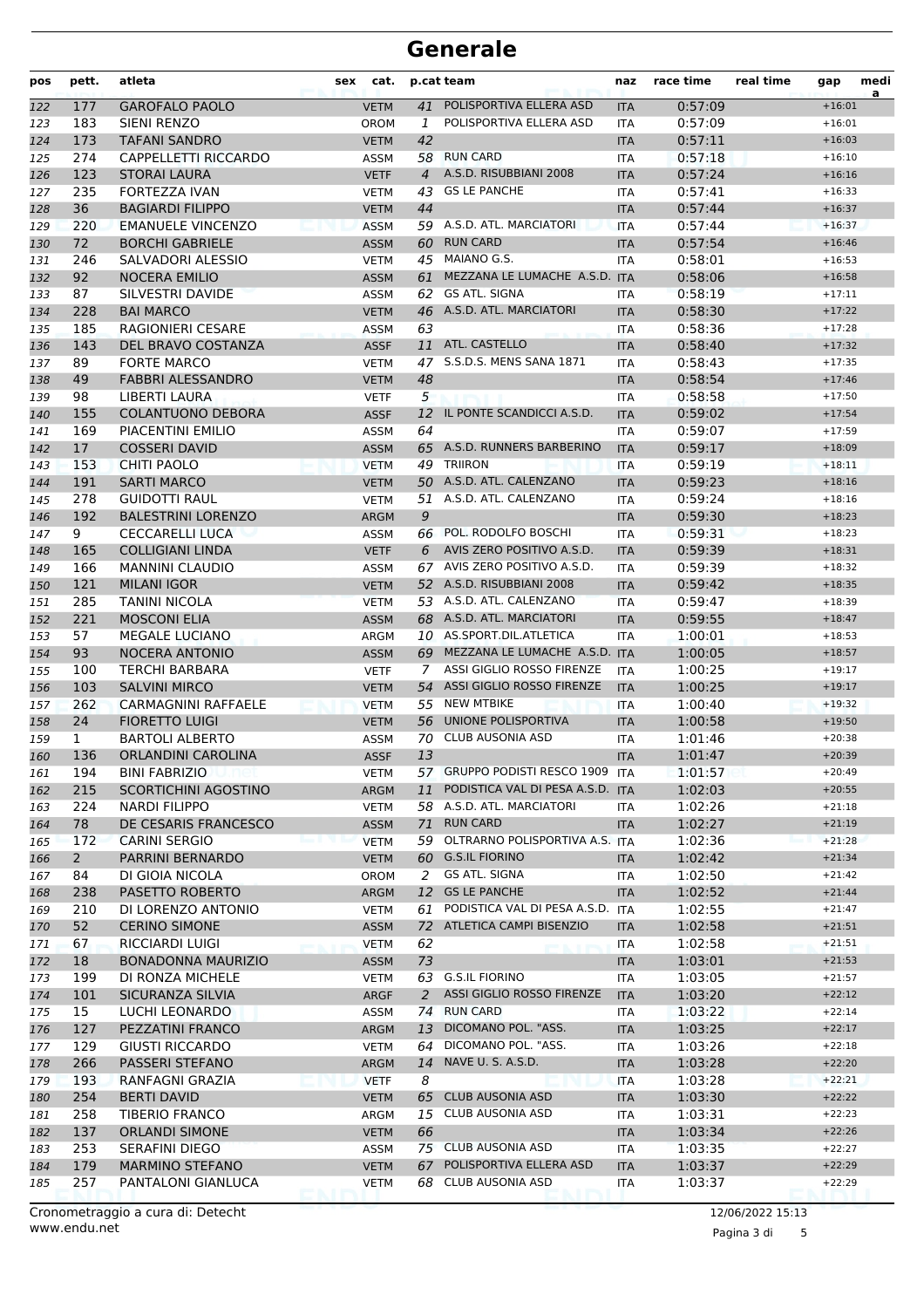| pos        | pett.      | atleta                                           | cat.<br>sex                |                | p.cat team                                 | naz                      | race time          | real time | gap                  | medi<br>a |
|------------|------------|--------------------------------------------------|----------------------------|----------------|--------------------------------------------|--------------------------|--------------------|-----------|----------------------|-----------|
| 186        | 20         | <b>BRACCESI RICCARDO</b>                         | <b>ASSM</b>                | 76             |                                            | <b>ITA</b>               | 1:03:49            |           | $+22:41$             |           |
| 187        | 110        | NISTRI ANNAMARIA                                 | <b>ARGF</b>                | 3              | CIRC. DIP. UNIVERSITA' DI                  | <b>ITA</b>               | 1:03:50            |           | $+22:42$             |           |
| 188        | 139        | <b>BISERNI SERGIO</b>                            | <b>VETM</b>                | 69             |                                            | <b>ITA</b>               | 1:04:28            |           | $+23:20$             |           |
| 189        | 115        | <b>VESPRO FRANCO</b>                             | ARGM                       | 16             | LE TORRI PODISMO A.S.D.                    | 1:04:41<br><b>ITA</b>    |                    |           | $+23:33$             |           |
| 190        | 243        | POGGIOLINI STEFANO                               | <b>ASSM</b>                | 77             | MAIANO G.S.                                | <b>ITA</b>               | 1:04:45            |           | $+23:37$             |           |
| 191        | 68         | LASAGNI FELIX                                    | ASSM                       |                | 78 ARTEMISIA APD                           | <b>ITA</b>               | 1:04:53            |           | $+23:45$             |           |
| 192        | 117        | <b>BENNI ANDREA</b>                              | <b>VETM</b>                | 70             | A.S.D. RISUBBIANI 2008<br>9,92 RUNNING ASD | <b>ITA</b>               | 1:04:54            |           | $+23:46$             |           |
| 193        | 12         | <b>TESTAI HYUN SOOK</b><br><b>VERONICA</b>       | <b>VETF</b>                | 9              | 9,92 RUNNING ASD                           | <b>ITA</b>               | 1:04:57<br>1:05:01 |           | $+23:49$             |           |
| 194        | 73<br>251  | <b>BIAGETTI VALERIO</b><br><b>BRUNO ANTONINO</b> | <b>VETM</b>                | 71<br>3        | MAIANO G.S.                                | <b>ITA</b><br><b>ITA</b> | 1:05:03            |           | $+23:53$<br>$+23:55$ |           |
| 195        | 280        | <b>BELLINI GIACOMO</b>                           | <b>OROM</b>                | 4              | PODISTICA QUARRATA A.S.D.                  | <b>ITA</b>               | 1:05:03            |           | $+23:55$             |           |
| 196        |            | ALESSANRO                                        | <b>OROM</b>                |                | <b>CLUB AUSONIA ASD</b>                    |                          |                    |           | $+24:12$             |           |
| 197        | 256        | DEL MIRA MARCO                                   | <b>VETM</b><br><b>ASSF</b> | 72             | POLISPORTIVA ELLERA ASD                    | <b>ITA</b>               | 1:05:20<br>1:05:22 |           | $+24:14$             |           |
| 198<br>199 | 176<br>261 | <b>CELLAI SILVIA</b><br><b>BENVENUTI FILIPPO</b> | <b>VETM</b>                | 14<br>73       | NAVE U.S.A.S.D.                            | <b>ITA</b><br><b>ITA</b> | 1:05:30            |           | $+24:22$             |           |
| 200        | 268        | <b>ROMANI GABRIELE</b>                           | <b>VETM</b>                | 74             | NAVE U. S. A.S.D.                          | <b>ITA</b>               | 1:05:30            |           | $+24:22$             |           |
| 201        | 207        | <b>BIGAGLI GIANLUCA</b>                          | <b>VETM</b>                | 75             | PODISTICA VAL DI PESA A.S.D. ITA           |                          | 1:06:16            |           | $+25:09$             |           |
| 202        | 95         | <b>MANFREDELLI ANTONELLA</b>                     | <b>ASSF</b>                | 15             | <b>G.S. POLIZIA DI STATO DI</b>            | <b>ITA</b>               | 1:06:25            |           | $+25:17$             |           |
| 203        | 206        | <b>BELLOSI ALBERTO</b>                           | ARGM                       | 17             | PODISTICA VAL DI PESA A.S.D.               | <b>ITA</b>               | 1:06:33            |           | $+25:25$             |           |
| 204        | 175        | <b>BECATTINI ALLEGRA</b>                         | <b>ASSF</b>                |                | 16 A.S.D. ATL. MARCIATORI                  | <b>ITA</b>               | 1:06:34            |           | $+25:26$             |           |
| 205        | 146        | CALAMINI MASSIMO                                 | <b>VETM</b>                | 76             | OLIMPIA TEAM RUNNING                       | <b>ITA</b>               | 1:06:36            |           | $+25:28$             |           |
| 206        | 106        | <b>PARENTI SONIA</b>                             | <b>VETF</b>                | 10             |                                            | <b>ITA</b>               | 1:06:46            |           | $+25:38$             |           |
| 207        | 42         | <b>CRESCIOLI STEFANO</b>                         | <b>VETM</b>                |                | 77 ARTEMISIA APD                           | <b>ITA</b>               | 1:06:54            |           | $+25:46$             |           |
| 208        | 273        | Pacheco PatiNO Rita                              | <b>ASSF</b>                | 17             | <b>GRUPPO PODISTI RESCO 1909</b>           | <b>ITA</b>               | 1:07:46            |           | $+26:39$             |           |
| 209        | 269        | <b>SPILLI MARCO</b>                              | <b>VETM</b>                | 78             | NAVE U. S. A.S.D.                          | <b>ITA</b>               | 1:08:25            |           | $+27:17$             |           |
| 210        | 50         | PAPI ARIANNA                                     | <b>ASSF</b>                | 18             |                                            | <b>ITA</b>               | 1:08:38            |           | $+27:30$             |           |
| 211        | 240        | <b>NARDI AUGUSTO</b>                             | ASSM                       | 79             |                                            | <b>ITA</b>               | 1:08:43            |           | $+27:35$             |           |
| 212        | 69         | SAMMICHELI DONATA                                | <b>VETF</b>                | 11             | POLISPORTIVA OLTRARNO                      | <b>ITA</b>               | 1:08:44            |           | $+27:36$             |           |
| 213        | 104        | <b>BALDI ANDREA</b>                              | <b>VETM</b>                | 79             |                                            | <b>ITA</b>               | 1:08:54            |           | $+27:46$             |           |
| 214        | 184        | <b>FERRONI ARRIGO</b>                            | <b>ARGM</b>                | 18             |                                            | <b>ITA</b>               | 1:09:11            |           | $+28:03$             |           |
| 215        | 213        | <b>MAESTRINI TIBERIO</b>                         | <b>OROM</b>                | 5              | PODISTICA VAL DI PESA A.S.D.               | <b>ITA</b>               | 1:09:11            |           | $+28:03$             |           |
| 216        | 94         | SAHAN NADIIA                                     | <b>VETF</b>                | 12             |                                            | <b>UKR</b>               | 1:09:18            |           | $+28:10$             |           |
| 217        | 156        | PAPANICOLA GIORGIA                               | <b>ASSF</b>                |                | 19 AVIS ZERO POSITIVO A.S.D.               | <b>ITA</b>               | 1:09:23            |           | $+28:15$             |           |
| 218        | 74         | <b>LOMPI ANDREA</b>                              | <b>ASSM</b>                | 80             | <b>RUN CARD</b>                            | <b>ITA</b>               | 1:09:33            |           | $+28:25$             |           |
| 219        | 142<br>99  | <b>TORCHI DAVIDE</b>                             | <b>VETM</b>                | 80             |                                            | <b>ITA</b>               | 1:10:01<br>1:10:05 |           | $+28:53$<br>$+28:57$ |           |
| 220<br>221 | 111        | <b>VAIANA MARIO</b><br><b>MARI PAOLA</b>         | <b>ARGM</b><br><b>VETF</b> | 19<br>13       | LE TORRI PODISMO A.S.D.                    | <b>ITA</b><br><b>ITA</b> | 1:10:21            |           | $+29:14$             |           |
| 222        | 62         | <b>MATERASSI CHIARA</b>                          | <b>ASSF</b>                |                | 20 A.S.D. MARATONA MUGELLO                 | <b>ITA</b>               | 1:10:27            |           | $+29:20$             |           |
| 223        | 23         | LUCII MATTEO                                     | <b>VETM</b>                |                | 81 A.S.D. MARATONA MUGELLO                 | <b>ITA</b>               | 1:10:28            |           | $+29:20$             |           |
| 224        | 138        | <b>NANNUCCI SAURO</b>                            | <b>ASSM</b>                | 81             |                                            | <b>ITA</b>               | 1:10:32            |           | $+29:25$             |           |
| 225        | 135        | <b>VALDETTARO MONICA</b>                         | <b>ASSF</b>                | 21             |                                            | ITA                      | 1:10:39            |           | $+29:31$             |           |
| 226        | 114        | <b>RUCCI MILENA</b>                              | <b>ASSF</b>                |                | 22 LE TORRI PODISMO A.S.D.                 | <b>ITA</b>               | 1:10:45            |           | $+29:37$             |           |
| 227        | 197        | PUGLIA GRAZIELLA                                 | <b>VETF</b>                |                | 14 GS ATL. SIGNA                           | <b>ITA</b>               | 1:10:51            |           | $+29:43$             |           |
| 228        | 109        | <b>GRASSI ROBERTO</b>                            | <b>VETM</b>                |                | 82 A.S.N.ATLETICA LASTRA                   | <b>ITA</b>               | 1:11:06            |           | $+29:58$             |           |
| 229        | 211        | DONZELLINI BARBARA                               | <b>VETF</b>                | 15             | PODISTICA VAL DI PESA A.S.D.               | <b>ITA</b>               | 1:11:26            |           | $+30:18$             |           |
| 230        | 141        | <b>AVERSANO CLAUDIO</b>                          | <b>ARGM</b>                | 20             |                                            | <b>ITA</b>               | 1:12:13            |           | $+31:05$             |           |
| 231        | 32         | <b>GERONI ILARIA</b>                             | <b>VETF</b>                |                | 16 ARTEMISIA APD                           | ITA                      | 1:13:54            |           | $+32:46$             |           |
| 232        | 56         | PETTORALI ELENA                                  | <b>ASSF</b>                |                | 23 ARTEMISIA APD                           | <b>ITA</b>               | 1:13:56            |           | $+32:49$             |           |
| 233        | 27         | <b>BALLINI CRISTINA</b>                          | <b>VETF</b>                |                | 17 ARTEMISIA APD                           | ITA                      | 1:13:57            |           | $+32:49$             |           |
| 234        | 227        | <b>IANDELLI STEFANIA</b>                         | <b>ASSF</b>                |                | 24 A.S.D. ATL. MARCIATORI                  | <b>ITA</b>               | 1:14:22            |           | $+33:14$             |           |
| 235        | 6          | <b>CECCARELLI MARIO</b>                          | <b>OROM</b>                | 6              | POL. RODOLFO BOSCHI                        | <b>ITA</b>               | 1:14:30            |           | $+33:22$             |           |
| 236        | 130        | <b>UBERTI ISABELLA</b>                           | <b>VETF</b>                | 18             | OLIMPIA TEAM RUNNING                       | <b>ITA</b>               | 1:14:31            |           | $+33:23$             |           |
| 237        | 286        | <b>BICCHI CARLA BRUNELLA</b>                     | ARGF                       | $\overline{4}$ | POL. RODOLFO BOSCHI                        | ITA                      | 1:14:31            |           | $+33:23$             |           |
| 238        | 188        | <b>BRUNETTI BARBARA</b>                          | <b>VETF</b>                |                | 19 A.S.D. ATL. CALENZANO                   | <b>ITA</b>               | 1:14:37            |           | $+33:29$             |           |
| 239        | 260        | <b>BELLI ANTONELLA</b>                           | <b>VETF</b>                |                | 20 NAVE U. S. A.S.D.                       | ITA                      | 1:14:42            |           | $+33:34$             |           |
| 240        | 259        | <b>AZZERLINI ELENA</b>                           | <b>VETF</b>                | 21             | NAVE U. S. A.S.D.                          | <b>ITA</b>               | 1:14:42            |           | $+33:35$             |           |
| 241        | 51         | <b>MELANI SILVIA</b>                             | <b>ASSF</b>                | 25             | <b>RUN CARD</b>                            | ITA                      | 1:14:54            |           | $+33:46$             |           |
| 242        | 41         | <b>CENSALE ENRICO</b>                            | <b>ASSM</b>                | 82             | A.S.C.D. SILVANO FEDI                      | <b>ITA</b>               | 1:14:54            |           | $+33:46$             |           |
| 243        | 39         | CARDELLI MAURIZIO                                | OROM                       | 7<br>5         | A.S.C.D. SILVANO FEDI                      | ITA                      | 1:15:19            |           | $+34:11$<br>$+34:20$ |           |
| 244        | 53<br>250  | DE MASI MARIA<br><b>CECCHINI ROBERTO</b>         | ARGF                       | 21             | MAIANO G.S.                                | <b>ITA</b><br>ITA        | 1:15:28<br>1:15:48 |           | $+34:40$             |           |
| 245<br>246 | 8          | <b>SCALI NAZZARENO</b>                           | ARGM<br>ASSM               | 83             | POL. RODOLFO BOSCHI                        | <b>ITA</b>               | 1:17:45            |           | $+36:37$             |           |
| 247        | 31         | TATTINI TIZIANA                                  | ARGF                       | 6              | <b>ARTEMISIA APD</b>                       | ITA                      | 1:17:53            |           | $+36:45$             |           |
| 248        | 279        | RASPANTI PAOLO                                   | <b>OROM</b>                | 8              | <b>CRAL INPS</b>                           | <b>ITA</b>               | 1:18:38            |           | $+37:30$             |           |
|            |            |                                                  |                            |                |                                            |                          |                    |           |                      |           |

Pagina 4 di 5